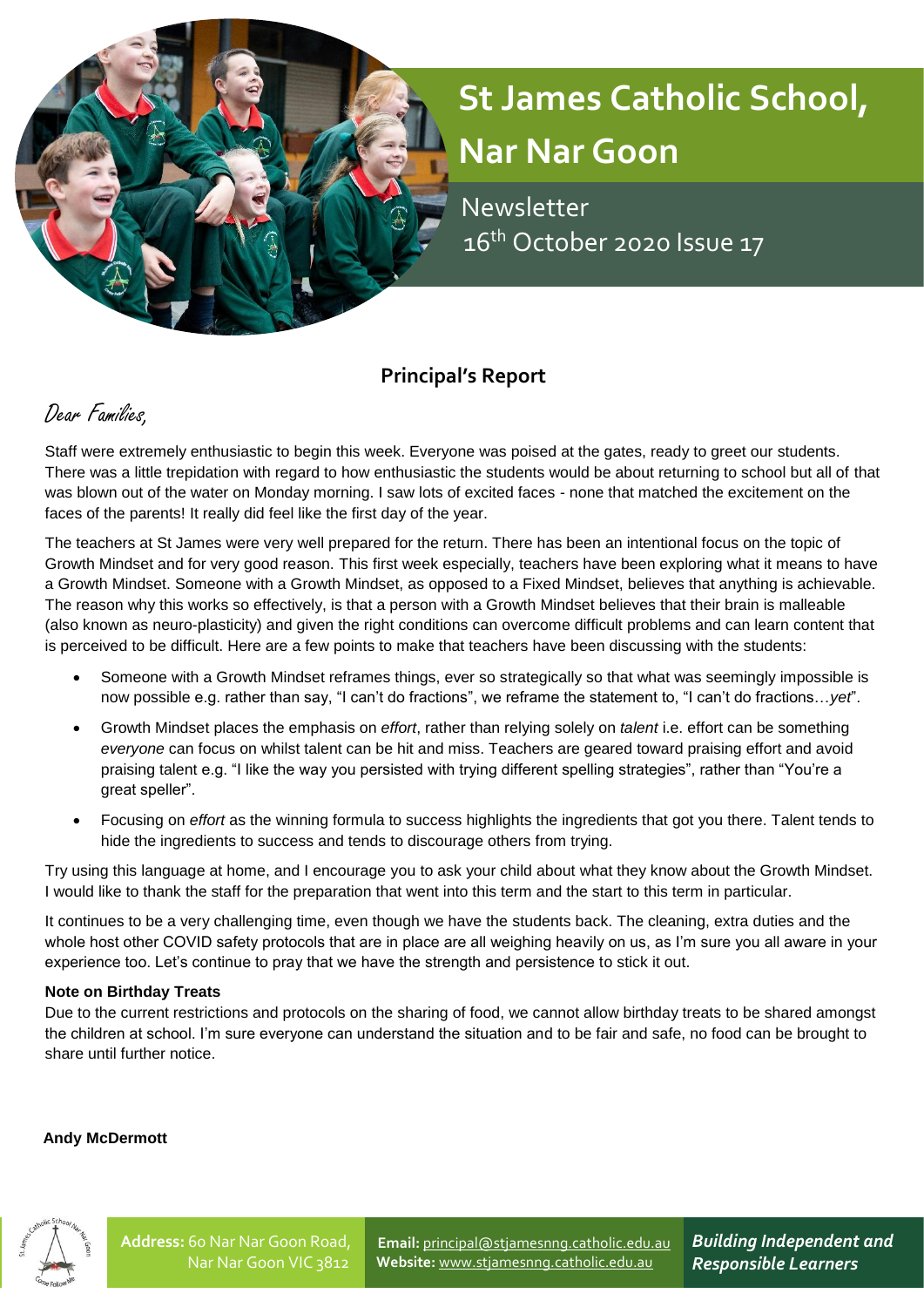# **Book Week Dress up Day**

To celebrate Book Week the students are in invited to dress up on **Friday 30th October,** this year's theme is **'Curious Creatures, Wild Minds'**



#### **Nar Nar Goon Takeaway Lunch Orders**

Lunch orders from the Nar Nar Goon takeaway shop have recommenced this week. Students can have a lunch order on Wednesday and Fridays. The menu is available on our website and App.

Unfortunately, at this stage due to restrictions, we are unable to open up our Monday Canteen Lunches.

#### **Term Four School Closures Dates**

**Friday 23rd October** is a public holiday for Grand Final Eve.

**Monday 2nd November** will be a school closure day. **Tuesday 3rd November** is a public holiday for Melbourne Cup Day. Children will finish for the year on **Wednesday 16th December** at 3.30pm.

**Awards Monday 12th October**

| <b>Foundation/OneKH</b><br>Jasmine – great job contributing to class discussions<br>Harvey - starting his work straight away | Year 2/3JK<br>Rubie – amazing work efforts in class<br>Gracie – awesome partner work in Maths<br>Peyton - superstar working in class |
|------------------------------------------------------------------------------------------------------------------------------|--------------------------------------------------------------------------------------------------------------------------------------|
| <b>Foundation/OneLK</b><br>Eve – great start back to school<br>Scarlett - being enthusiastic about her learning              | Year 4/5/6<br>Dino – for positive growth mindset<br>Tom - for positive growth mindset                                                |
| Year 2/3GB<br>Eddie - showing responsibility by working hard back at<br>school<br>Kaleb - modelling respect in the classroom | Brianna - for positive growth mindset<br>Phoebe – for positive growth mindset                                                        |

#### **St James Prayer**

Lord our Guiding Light, Let us follow in the footsteps of St James with shell in hand May the Spirit guide us to show love, peace and forgiveness Come follow me Help us to strive to do our best in all the learning we do We pray for wisdom with God's creation to care for all living things Come follow me Help us to be a friend, like St James was to Jesus Bless our families, friends and community Guide our community to nurture and grow in faith Come follow me Amen

#### **Advisory Committee**

Committee members for 2020 are:

#### **Executive Officials:**

Andrew McDermott and Fr Peter Kooloos

#### **Chairperson:** Gehan Dedigama

#### **Committee Members:**

| Ryan Lawlor     | Tory Parker (Secretary) |
|-----------------|-------------------------|
| Justine Langley | Liz Cunningham          |
| Steph Katta     |                         |

#### **Parents and Friends**

Committee Members for 2020 are:

| President                                | Meagan Rogers   |
|------------------------------------------|-----------------|
| Secretary                                | Karen Lawlor    |
| Treasurer                                | Emma Spoard     |
| Monday Lunches                           | Donna Reilly    |
| <b>Advisory Committee Representative</b> | Justine Langley |
|                                          |                 |



**Address:** 60 Nar Nar Goon Road, Nar Nar Goon VIC 3812

**Email:** [principal@stjamesnng.catholic.edu.au](mailto:principal@stjamesnng.catholic.edu.au) **Website:** [www.stjamesnng.catholic.edu.au](http://www.stjamesnng.catholic.edu.au/)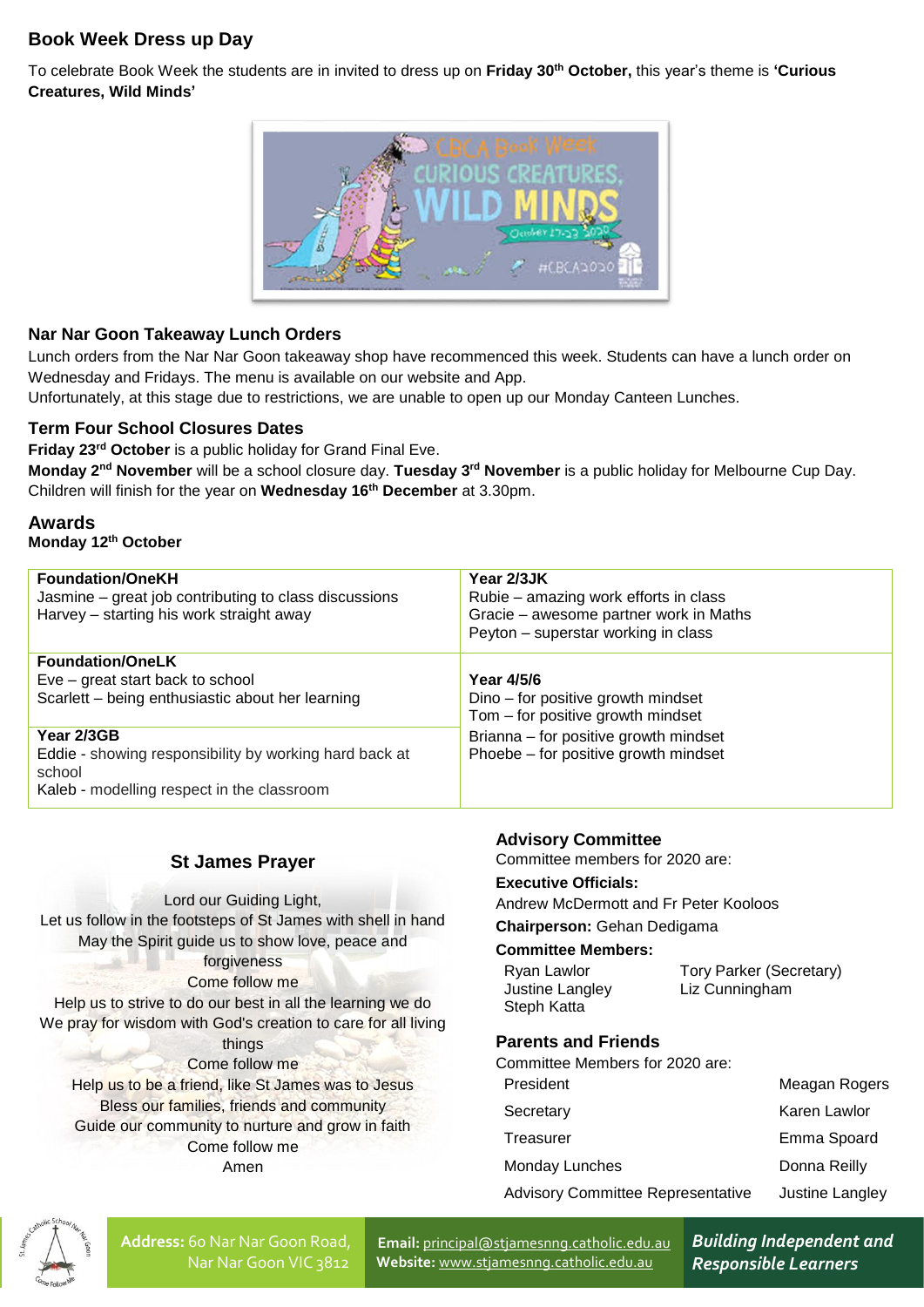# **Classroom News**

# **Foundation/One**

Foundation and Year 1 students have made a great start to Term 4! It was wonderful to see their smiling faces as they entered the classroom Monday.

I have enjoyed…

- Seeing my friends and doing my work at school. -Pippa
- Seeing all my friends and doing some learning. -Lachlan
- Playing stick forts with my friends. -Travis
- Seeing my friends. -Maggie
- Seeing and playing with all of my friends. -Amelia
- Seeing all my friends. -Luca
- Starting our narrative unit. -Georgie
- Playing tiggy with my friends. -Kobie
- Seeing my teachers. -Eve
- Playing with my friends and starting our narrative unit. -Holly
- Watching the counting video. -Jaxon
- Going outside with my friends. -Georgia

## **Year Two/Three GB**

2/3 GB was asked to reflect on their return to school.

- I was excited to come back so I could see all of my friends. I get to play with them now and that makes me feel happy. - Imelda
- I wanted to come back to school to see my friends and teachers again and see how they have changed and not just see them through the screen. Nothing much has changed really and I guess that is a good thing. - Indigo
- I'm happy to be back at school to see all my friends and play with them. It is fun seeing all the teachers and learning back at school. It is better getting help at school when you need it instead of getting help through the screen. Chloe K
- I like seeing everyone and actually doing our work next to each other and talking to each other face to face. Hugo
- I liked coming back to school because it means I can get some help when I need it. Riley
- I like being back at school because it is a bit easier than doing it at home. Jack / Tom
- I like being back at school so I can see my friends and teachers and play with them. I like getting help face to face better than through a screen. It is easier at school. It is easier to explain things when we are at school. - Allie / Chloe L
- I like being back at school because it is more organised and I can get my work done quicker. Eddie
- I like being back at school because the work is a bit easier with my real teacher teaching it. I am also looking forward to tennis. - Maddy
- I wanted to come to school because you can see your friends because sometimes the screen was really glitchy. I missed my friends a lot. - Harry
- I like being back at school and working in the actual classroom. It means I can get help when I really, really need it. It is also nice to get out of the house. - Callum

#### **Year 2/3JK**

In 2/3 JK we have been very excited to all be back together again as a class. When asked about what was the thing that they were most happy about and how they were feeling about being back at school, most of the answers involved being back at school and being able to see their friends and their teachers face to face. To be able to play with everyone again and be away from screens.

I myself was very excited to see everyone in person and not looking at screens. We have all settled in well with a few getting used to the noise of our learning and friends again.

## **Year Four/Five/Six**

#### **GROWTH MINDSET IN GRADE 4/5/6**

Coming back to school after so long in Remote Learning was going to be interesting. We didn't know how we were going to react to being back or how we would handle the work given to us. At the start of week 1, we came back to learn about the different mindsets that people have. One of the ones was our GROWTH mindset where you have a more enthusiastic mindset and you don't complain you get on with the work and have fun. You also try your best and think in a positive way. We also learnt that the growth mindset is a way to grow as a person and show everyone what you CAN do, not what you CAN'T do. For example- If you don't want to do the work you show everyone that you can still do it no matter the problem you face.

The other fact is that you can also have a FIXED mindset. Fixed mindsets are the opposite of the growth mindset. Having a fixed mindset shows everyone that you just don't want to try, you give up, you think it is unfair and you are very negative. A fixed mindset is something that people have but we learnt that is not a good thing to have. The teachers told us that having a fixed mindset is worse because you don't learn anything but with a growth mindset you're more likely to succeed. Jaylen and Islah



**Email:** [principal@stjamesnng.catholic.edu.au](mailto:principal@stjamesnng.catholic.edu.au) **Website:** [www.stjamesnng.catholic.edu.au](http://www.stjamesnng.catholic.edu.au/)